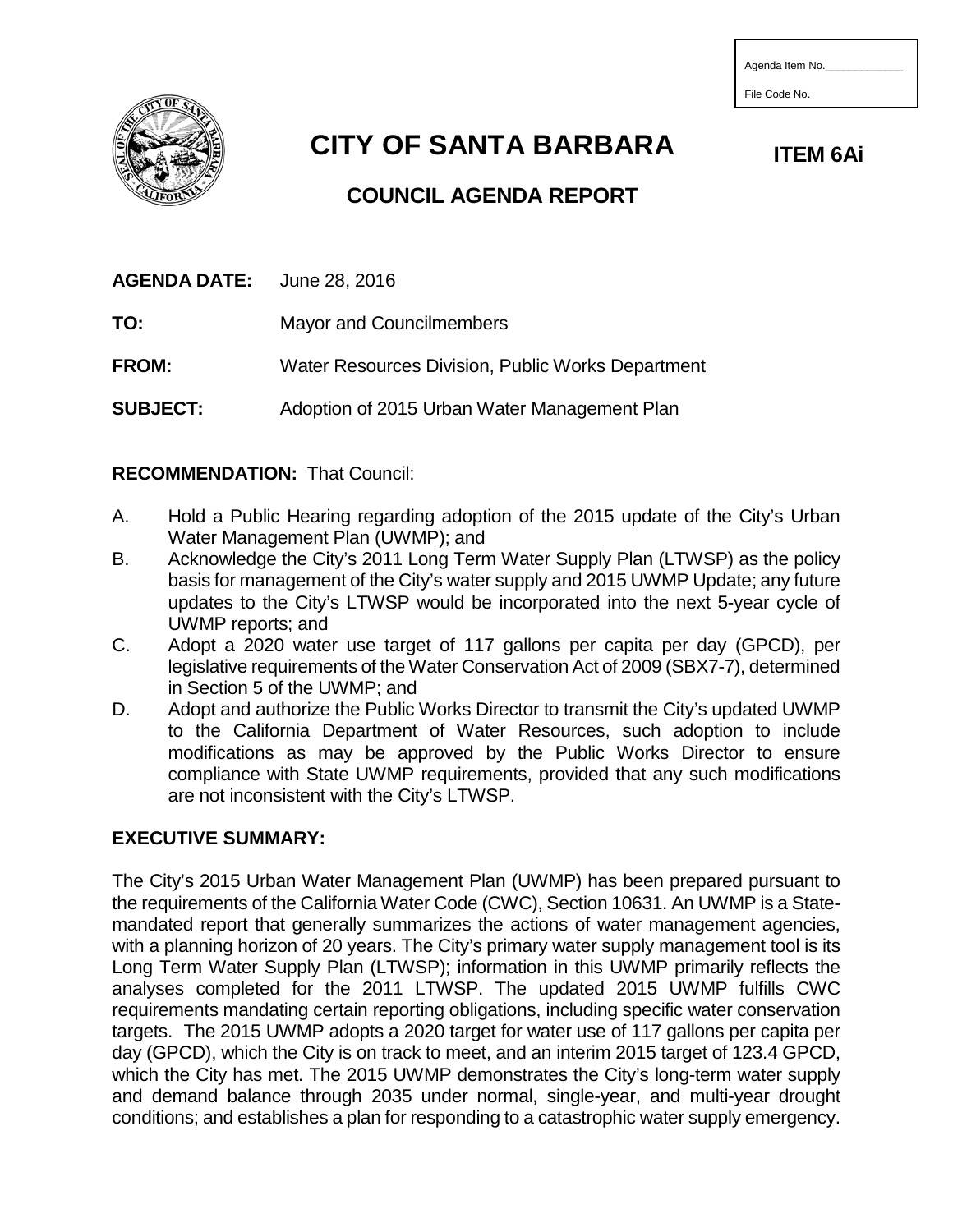Council Agenda Report Adoption of 2015 Urban Water Mangement Plan June 28, 2016 Page 2

It is important to understand that the UWMP reflects a snapshot in time of the City's water supply planning. At the time of developing the 2015 UWMP, staff were consumed with responding to the current drought emergency. It is anticipated that the City will update its LTWSP after the current drought emergency has ended, and as new information regarding operational yield of existing supply becomes available, with a goal to update the City's LTWSP before the next required 2020 UWMP Update.

#### **DISCUSSION:**

An Urban Water Management Plan (UWMP) is a State-mandated report that generally summarizes the actions of water management agencies. It provides managers and the public with a broad perspective on a number of water supply issues. The California Urban Water Management Planning Act requires preparation of a plan that:

- Accomplishes water supply planning over a 20-year period in five-year increments.
- Identifies and quantifies water supplies, including recycled water, for existing and future demands, in normal, single-dry, and multiple-dry years.
- Describes conservation program implementation and efficient use of urban water supplies.
- Is required to be updated and re-adopted every 5 years, but can be updated or amended any time as necessary.

The City's primary water supply management tool is its Long Term Water Supply Plan (LTWSP). On June 14, 2011 the City adopted an update to its LTWSP in order to analyze water supply for the City's 2011 General Plan Update (City of Santa Barbara, 2011). The goal of the LTWSP was to evaluate the adequacy and reliability of the City's water supply and provide a long-term view of how the City's water supplies would be managed. For the most part, information in this UWMP reflects the analyses completed for the 2011 LTWSP. An update of the LTWSP is anticipated upon the conclusion of the current severe drought and would be used in the preparation of the City's 2020 UWMP update. Future updates will include any new information regarding operational yield of existing supply and any long-term strategy changes resulting from the current drought or other factors.

The updated 2015 UWMP fulfills California Water Code requirements mandating certain reporting obligations, including specific water conservation targets. As stated above, the 2015 UWMP updates the 2010 UWMP and uses the 2011 LTWSP as the basis for water supply projections. For this reason, there are not many significant changes between the two plans. Some of the changes and key findings are summarized below:

*Water Supply and Demand Projections to 2035*: The UWMP must provide water supply planning for a 20 year planning horizon. Thus, the 2015 UWMP projects water demands and supplies out to the year 2035.

*Upgraded Population Numbers:* SBX7-7 requires urban water suppliers to prepare water use targets to drive conservation efforts, measured in gallons per capita per day (GPCD). A significant input to these targets is population. For 2015, DWR required that all population projections be based upon 2010 U.S. Census data. 2010 Census data was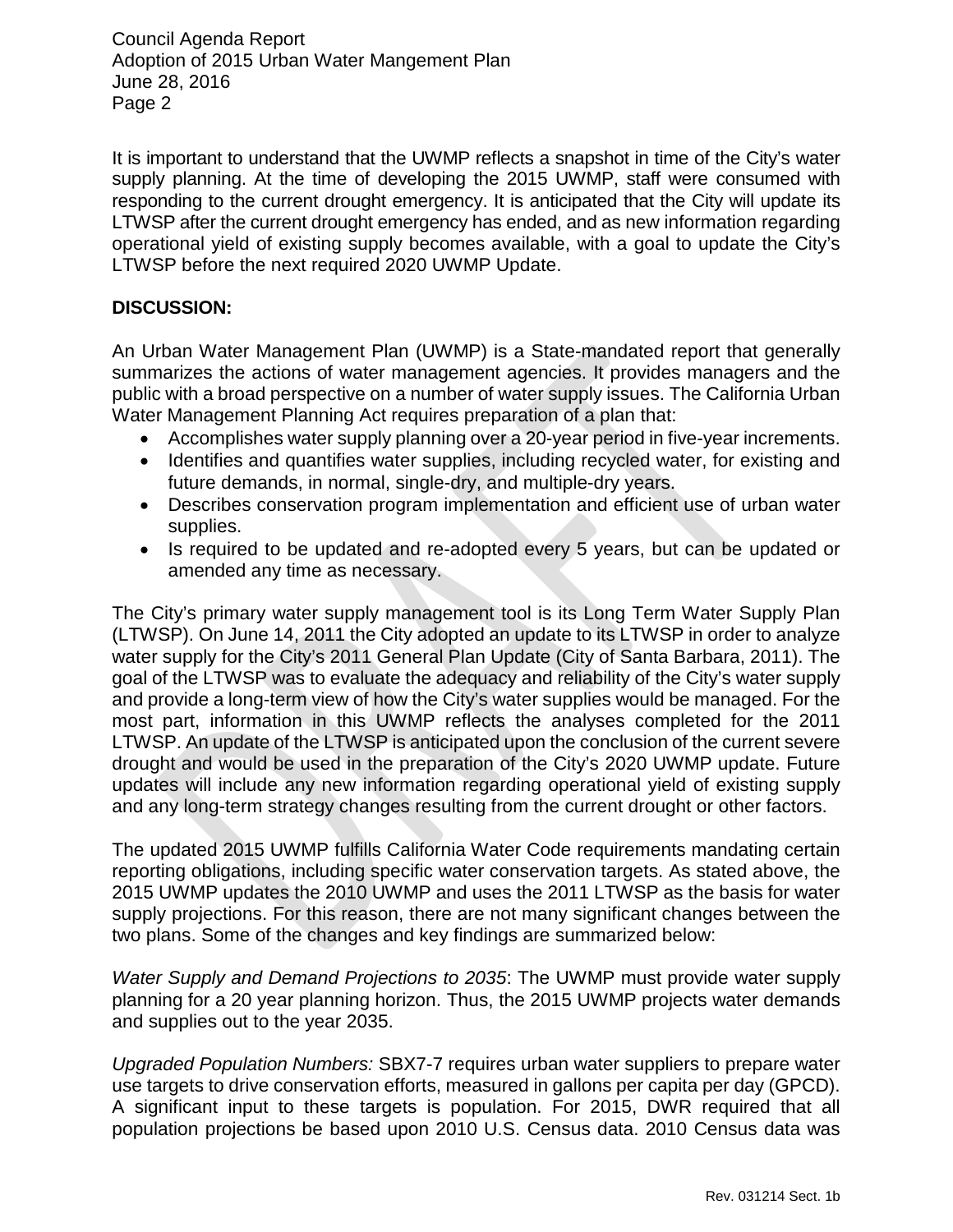Council Agenda Report Adoption of 2015 Urban Water Mangement Plan June 28, 2016 Page 3

not yet available at the time the 2010 UWMP was prepared, so staff updated population projections for the 2015 UWMP according to methodologies provided by DWR. The basis for the 2015 UWMP population projections are California Department of Finance data (which is based on 2010 Census data) for the City of Santa Barbara and the Mission Canyon areas. City staff has confirmed with DWR that the new population projections are appropriate and meet the requirements of the CWC. In general, the new population projections are higher than those in the 2010 Plan by approximately 500 people per year throughout the planning horizon.

*Water Use Targets and Water Conservation*: As described in SBX7-7, also known as the Water Conservation Act of 2009, it is the intent of the California legislature to increase water use efficiency. The legislature has set a goal of a 20 percent per capita reduction in urban water use statewide by 2020. Consistent with SBX7-7, the 2015 UWMP provides an estimate of Base Daily Per Capita Water Use and establishes water use targets for the years 2015 and 2020 using State-mandated methodologies. The City's Base Daily Per Capita Water Use is updated in the 2015 UWMP to reflect the updated population numbers described above. Council adoption of the 2015 UWMP confirms the City's calculations of its State-mandated water use targets. There is no change in the targets from the 2010 UWMP to the 2015 UWMP.

*Compliance GPCD*: SBX7-7 also requires water suppliers to calculate and report their actual 2015 water use and determine whether or not they have met their per capita 2015 target water use. Suppliers are also required to assess their progress toward meeting their 2020 target water use. The City's 2015 target water use was 123 GPCD. Actual water use in 2015 was 102 GPCD; thus, the City has reached its 2015 target. Water use in the City was significantly decreased in 2015 compared to the "normal" conditions that the target was based upon as a result of the multi-year Statewide drought. In the 2015 UWMP, the City intends to demonstrate that it was on track to meet its target regardless of the extraordinary conservation seen in response to the drought. Similarly, the City intends to demonstrate that it will stay on track to meet its 2020 target of 117 GPCD, regardless of drought or non-drought conditions in the future based upon the water conservation programs developed using the Maddaus Water Management Decision Support System water conservation model.

*Water Supply During Normal and Drought Conditions:* The UWMP requires that water supply availability is analyzed under normal hydrology, single dry year, and multi-year drought periods. Based on the historical data used in the 2011 LTWSP, the critical drought period had a duration of five years, with the worst local drought occurring during 1947- 1952. At the time of developing the 2015 UWMP, the City was experiencing extreme drought conditions. City staff resources are focused on responding to the current drought emergency with planning policies adopted in the 2011 LTWSP. After the current drought emergency is over, the City will incorporate the current drought into its modeling analyses, and revisit its long-term planning policies for future droughts. Other factors such as new environmental requirements or operational factors that could further reduce water supply availability will also be incorporated. It is anticipated that the City will update its LTWSP